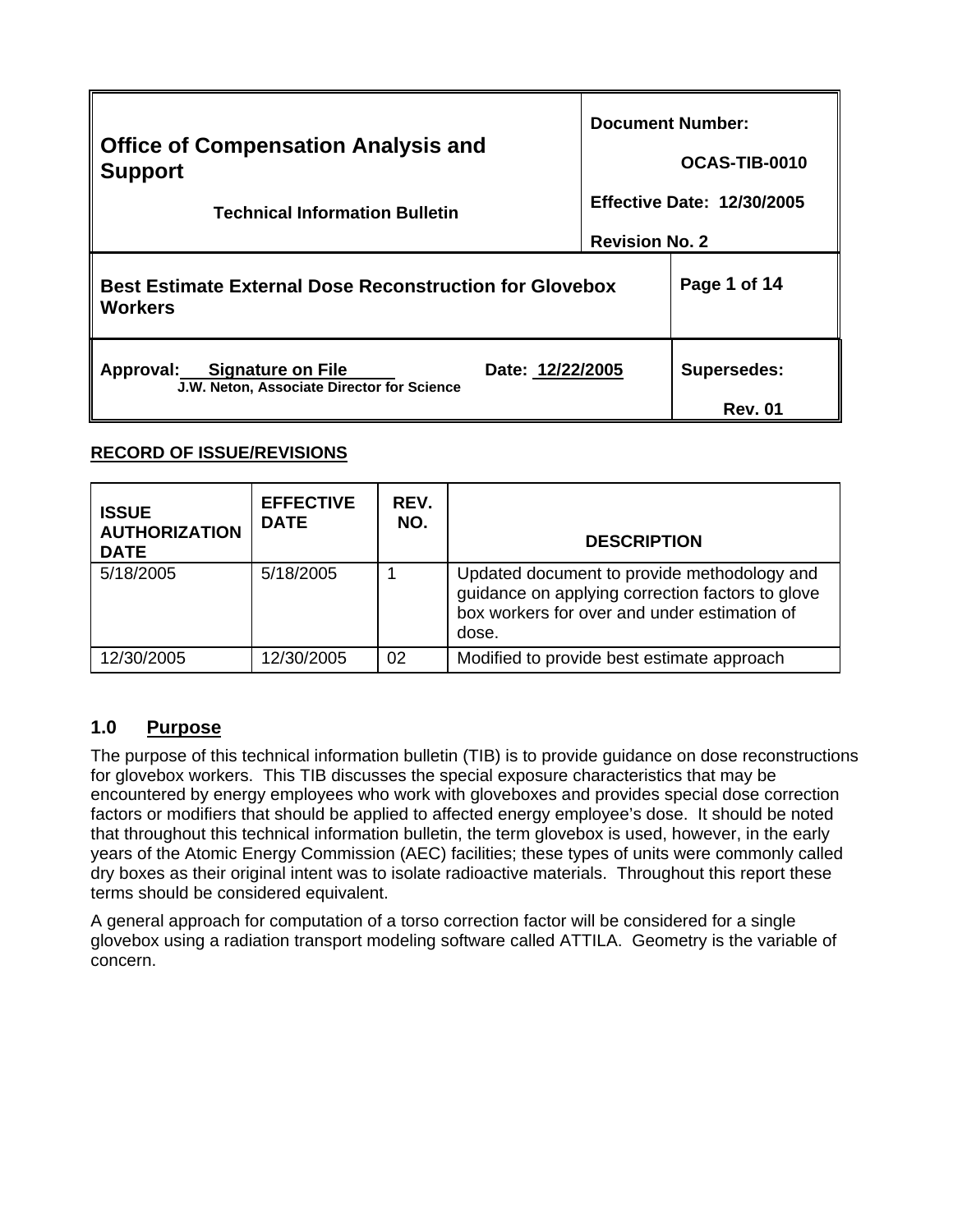|  | <b>Effective Date:</b><br>12/30/2005 | Revision No. | ∥ Procedure No.<br>OCAS-TIB-0010 | Page 2 of 14 |
|--|--------------------------------------|--------------|----------------------------------|--------------|
|--|--------------------------------------|--------------|----------------------------------|--------------|

# **2.0 Special Exposure Considerations**

Geometry deserves special consideration when conducting dose reconstructions for glovebox workers. This factor could result in an underestimation of the reconstructed dosimeter and missed dose to organs located in the lower torso region of the body (stomach, liver, bladder, prostate, ovaries, testes, etc…) The degree of underestimation is dependent the distance between the radiological source (exposure geometry), the materials used to construct the glovebox (attenuation or shielding), and the relative duration (time) that an energy employee conducted work in the glovebox. In general, very little is known about the duration of the exposure which is typically dependent upon the specific duties of the energy employee.

## **2.1 Exposure Geometry**

Exposure geometry is a special consideration in dose reconstruction of energy employees who primarily worked in gloveboxes. An underestimation of the dose could occur if the energy employee wore his/her dosimeter on the lapel and not the center area of the chest or on the waist. This underestimation could result due to the difference in relative distance between the external radiation source, the organ of interest, and the dosimeter. Only organs in the lower torso are affected, since design of the glovebox places these organs closer to the radiological source than the dosimeter. The dose to lung is considered to have been reasonably approximated by the dosimeter at least to within the dosimeter uncertainty and the dose to the face and head would have been slightly lower than the dose measured by the dosimeter worn on the lapel.

## **2.2 Glovebox design**

Low energy photons have a relatively low penetrating power and are easily attenuated. As a result, the design of the glovebox is an important consideration in accurately estimating the low energy photon dose. A review of the literature indicates that the design of gloveboxes varied widely.<sup>1, 2</sup> In some instances almost fully metal gloveboxes were used with only a small area for viewing (Figure 1), other gloveboxes had relatively large viewing areas (Figure 2-4), and others had a combination of multiple viewing areas with, in some designs, an opening that coincides with the center of the lower torso (Figure 5).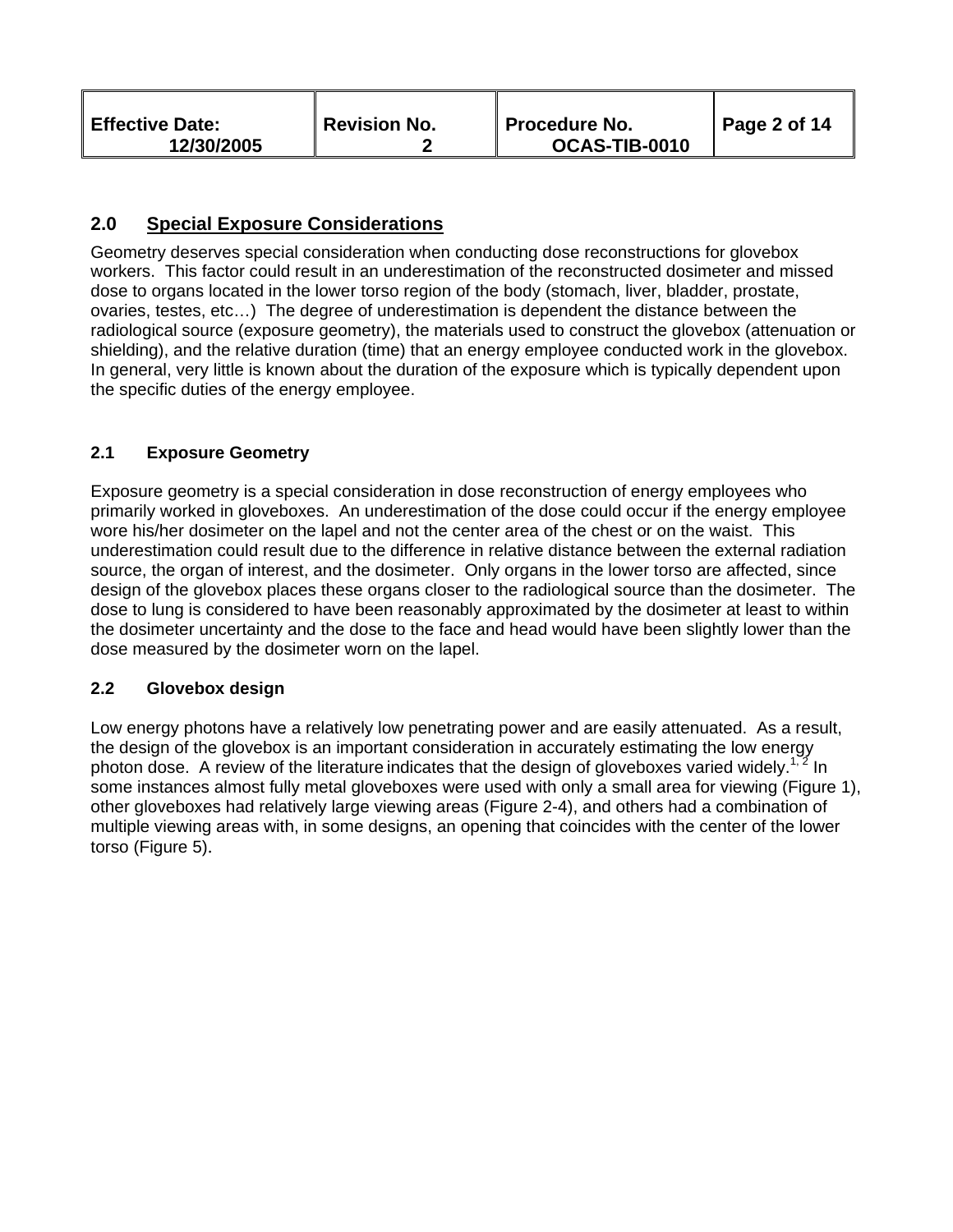| <b>Effective Date:</b><br><b>Revision No.</b><br>Procedure No.<br>12/30/2005<br>OCAS-TIB-0010 | $\vert$ Page 3 of 14 |
|-----------------------------------------------------------------------------------------------|----------------------|
|-----------------------------------------------------------------------------------------------|----------------------|





Figure 1 Plutonium gloveboxes at LANL<sup>(1)</sup> Figure 2 Plutonium gloveboxes at Chalk River<sup>(1)</sup>



ļ.

Figure 3 Plutonium gloveboxes at Hanford  $^{(2)}$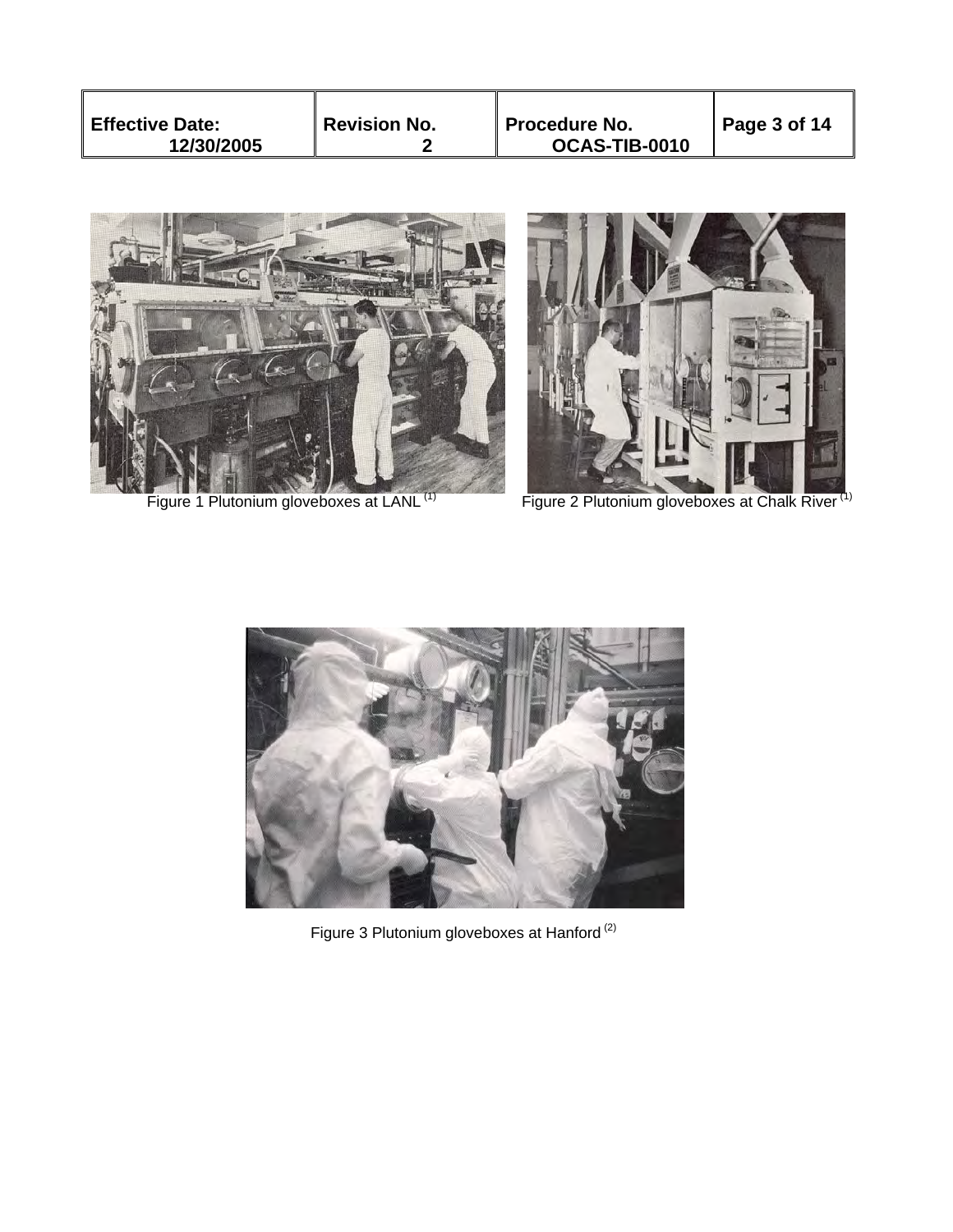| $\,$ Revision No.<br><b>Effective Date:</b><br>∥ Procedure No.<br>OCAS-TIB-0010<br>12/30/2005 |  | $\vert$ Page 4 of 14 |  |  |
|-----------------------------------------------------------------------------------------------|--|----------------------|--|--|
|-----------------------------------------------------------------------------------------------|--|----------------------|--|--|



Figure 4 Plutonium gloveboxes at LANL's CMR facility  $(1)$ 



 Figure 5 Other plutonium gloveboxes at Hanford. Note the viewing area in direct line with the lower torso in the center between the gloves.  $(2)$ 

Since the actual glovebox design is not known for each dose reconstruction scenario, a claimant favorable approach is used by assuming the glovebox had a large viewing face. This is considered a reasonable but necessary claimant favorable assumption, since identifying the actual glovebox design at each facility (DOE site, building, room, etc.) would be time consuming. In addition, during the course of an energy employee's employment, it is likely that they conducted work in many different types of gloveboxes, thus a time dependent work location correction factor for each glovebox design would be necessary to account for such differences. The effect of this assumption is to overestimate the dose to the lower organs rather than an underestimate.

While the face (viewing area) of a glovebox was typically constructed using a clear polymer type material such as Lucite<sup>3</sup>, the sides and bases of gloveboxes are almost always constructed of sturdy materials such as wood, aluminum, and most commonly steel. These materials generally shield an individual worker from side exposure to low energy photons. As a result the low energy photon dose is virtually 100% from the anterior- posterior exposure geometry due to the radiological materials in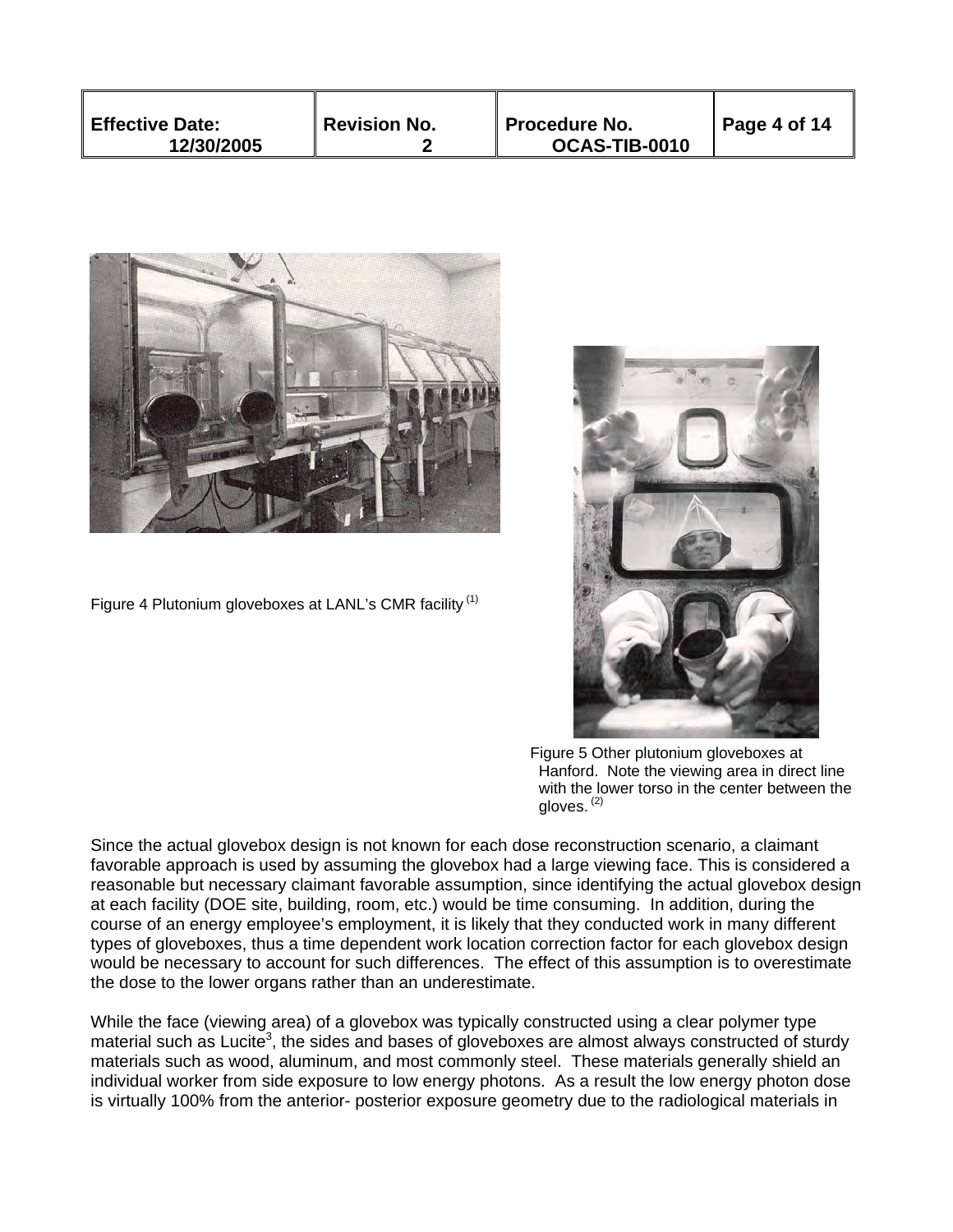| <b>Effective Date:</b><br>12/30/2005 | <b>Revision No.</b> | <b>Procedure No.</b><br>OCAS-TIB-0010 | $\vert$ Page 5 of 14 |
|--------------------------------------|---------------------|---------------------------------------|----------------------|
|--------------------------------------|---------------------|---------------------------------------|----------------------|

the specific glovebox where the energy employee conducted his/her work. On the other hand, the intermediate and high energy photon dose would be a combination of the direct work in the glovebox as well as surrounding gloveboxes and process lines.

# **3.0 Methodology**



Figure 6 Diagram of Human Torso (4)

In the scenario used to develop a correction factor the radiation source was assumed to be directly in line with the specific organ of interest in the lower portion of the torso. To accurately estimate the underestimate of dose, the actual height of the glovebox and location of the source in relation to the energy employee's organ of interest and the distance to their lapel would be necessary (Figure 6). This analysis Used 24 inches as a reasonable claimant favorable assumption to simplify the calculation. In general, the correction factors for smaller stature workers would be less than those indicated in this technical information bulletin as the 24 inches is based on a moderately tall worker. In some instances, especially in the case of small stature workers, some of the organs could be below the bottom of the glovebox, thus low energy photons are virtually completely shielded (attenuated) and intermediate energy photons more attenuated than those measured on the dosimeter (Note the relative difference in worker stature in Figure 3).

As stated above, an average distance of 24 inches (61 cm) was assumed to be the distance between the lower torso and the lapel. The distance between the radiation source and the lower torso was assumed to vary from 6 inches to 18 inches. These distances were selected as the general range from which a worker could conduct most of their work in the glovebox. A source closer than 6 inches, while technically possible in some glovebox designs, is not very likely given the body location with respect to the glovebox. In some instances (Figure 2) a nearly straight down movement would be needed to position a source 6 inches from the lower torso. On the converse, 18 inches was selected as a reasonable upper distance. While some workers with longer arms might have been able to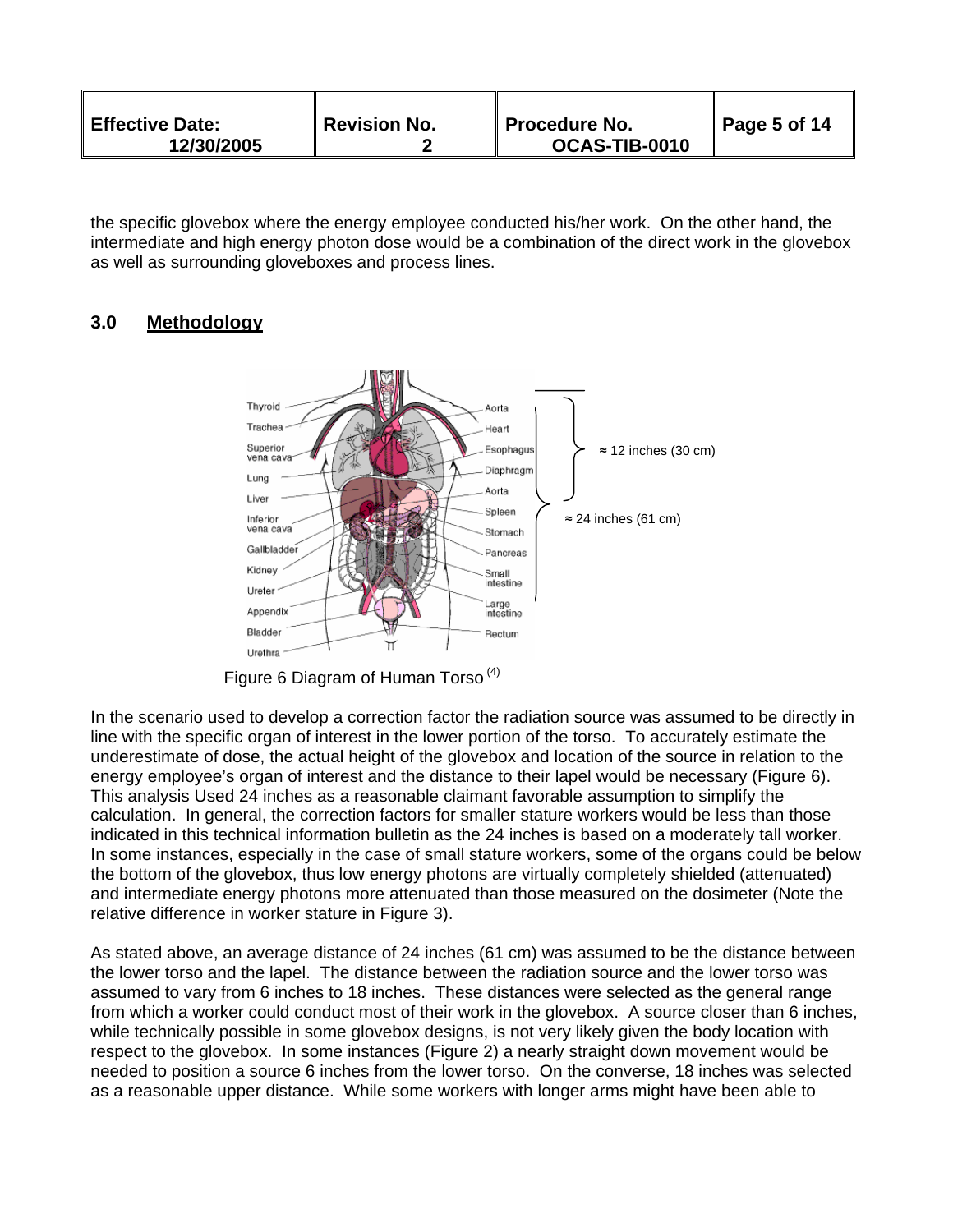| <b>Effective Date:</b><br>12/30/2005 | <b>Revision No.</b> | ∥ Procedure No.<br>OCAS-TIB-0010 | $\vert$ Page 6 of 14 |
|--------------------------------------|---------------------|----------------------------------|----------------------|
|--------------------------------------|---------------------|----------------------------------|----------------------|

reach the back of the glovebox, a comfortable working distance for most workers would be between 10-14 inches between the source and the lower torso with a central tendency estimated at approximately 12 inches. This is used as the source distance.

approximately equal to the dose measured by the dosimeter on the lapel. At source distances greater than 48 inches, the relative difference between the dose to the lower torso and the lapel is less than 25% (factor 1.25) which is typically within the uncertainty of the dosimeter measurement. Thus the intermediate and high energy photon dose to the lower torso is

A model to determine the best-estimate correction factor for lower torso exposure to a glovebox worker was developed using modeling software called ATTILA. It is a multi-group deterministic radiation transport environment that can directly use Computer Aided Design (CAD) data and model complex geometry efficiently and accurately to solve large 3-D problems. Attila can solve neutron and photon transport equations and accounts for the same transport effects as Monte Carlo but is faster. Attila directly solves the differential form of the Boltzmann transport equation. A mesh is generated consisting of discrete points in space in the entire domain of the model. The transport equation is then solved for flux as a function of angle, energy and particle type, at every mesh point. Interpolation between mesh points is also performed.

The Attilla model's geometry and flux contours can be seen in Figure 7. The makeup of the glovebox is a stainless steel top, bottom and sides with a Lucite front face. This was deemed a more conservative, i.e. claimant favorable, design compared to boxes with partial stainless steel front faces. The human figure also provides for more of the lower torso to be exposed above the table top, again to be conservative.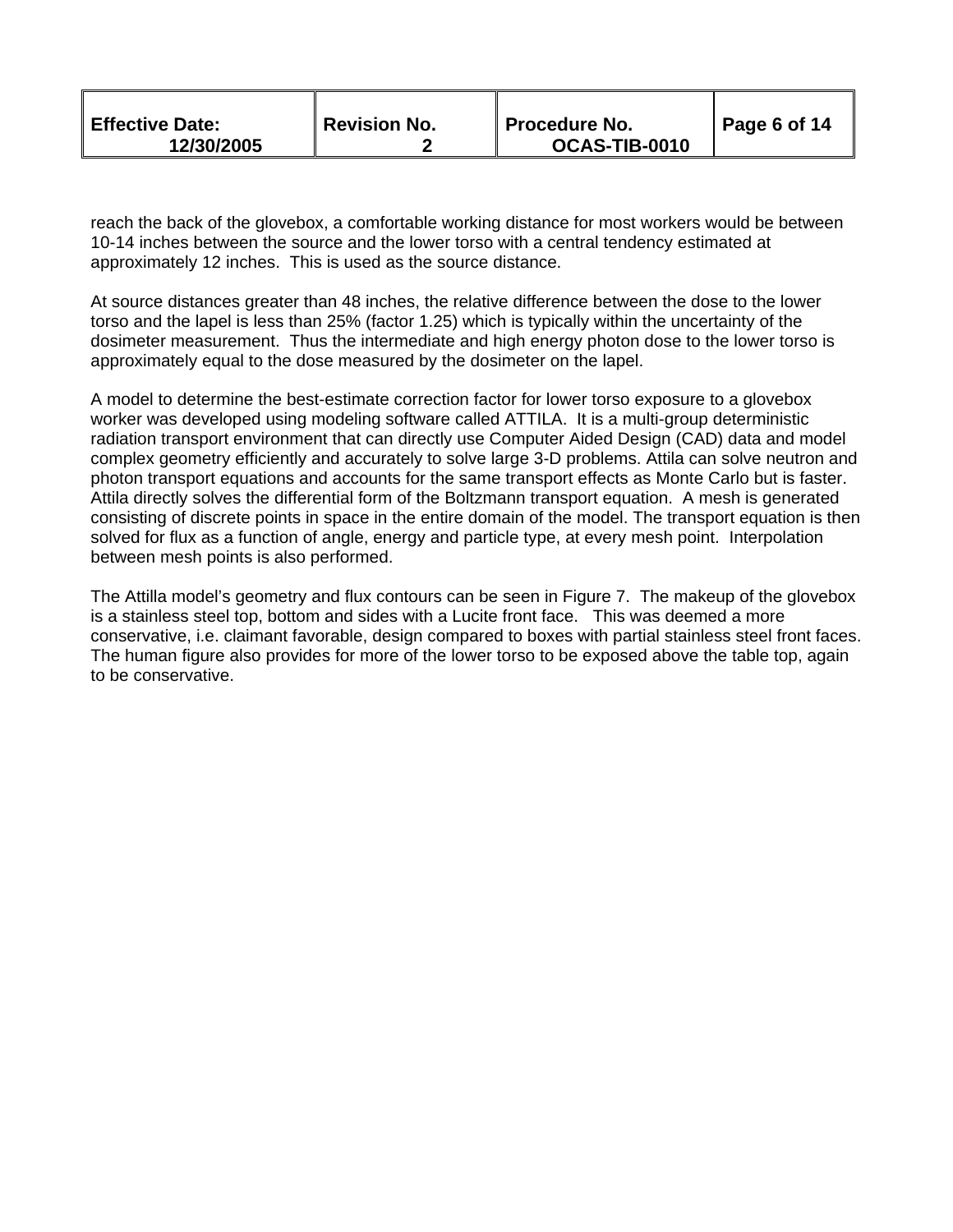



## *3.1 Data analysis*

ATTILA calculates photon flux at all mesh points in the domain of the problem. In order to avoid selection bias from a single-point calculation, data was extracted at 30 points each in the regions A and B on a plane perpendicular to the x-axis corresponding to the surface of the body (Figure 8). Flux distributions for each region were then determined by CRYSTAL BALL software. The flux data from region A and B follow a lognormal distribution. The regions A and B correspond to upper torso and lower torso respectively.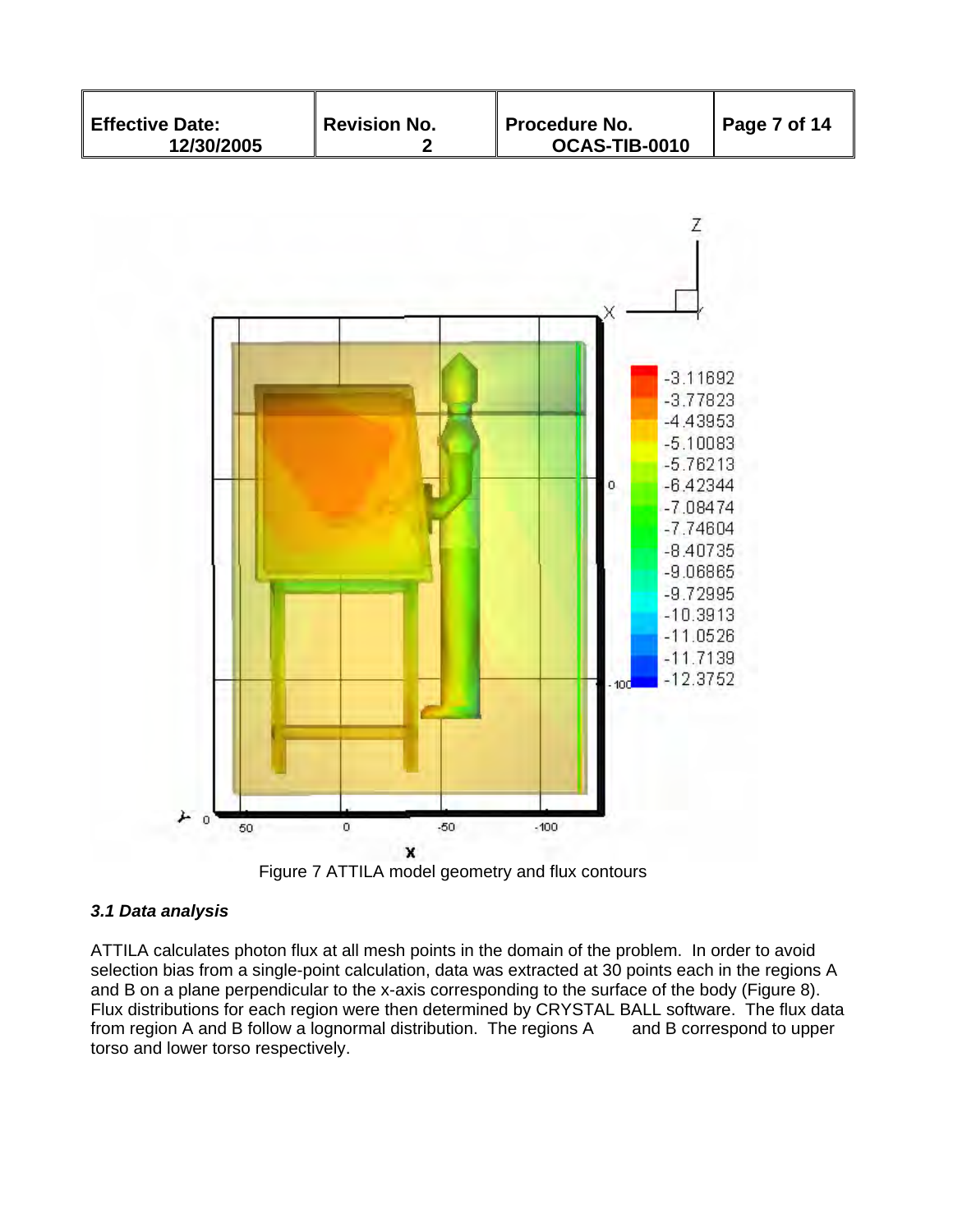| <b>Effective Date:</b><br>12/30/2005 | Revision No. | Procedure No.<br>OCAS-TIB-0010 | Page 8 of 14 |
|--------------------------------------|--------------|--------------------------------|--------------|
|--------------------------------------|--------------|--------------------------------|--------------|



Figure 8 Data point selection regions. Various colors signify relative magnitude of flux across a selected plane on the x-axis.

Ratios between flux distributions in regions B and A formed another set of data for analysis by CRYSTAL BALL software.



Figure 9 Distribution of lower torso to upper torso ratios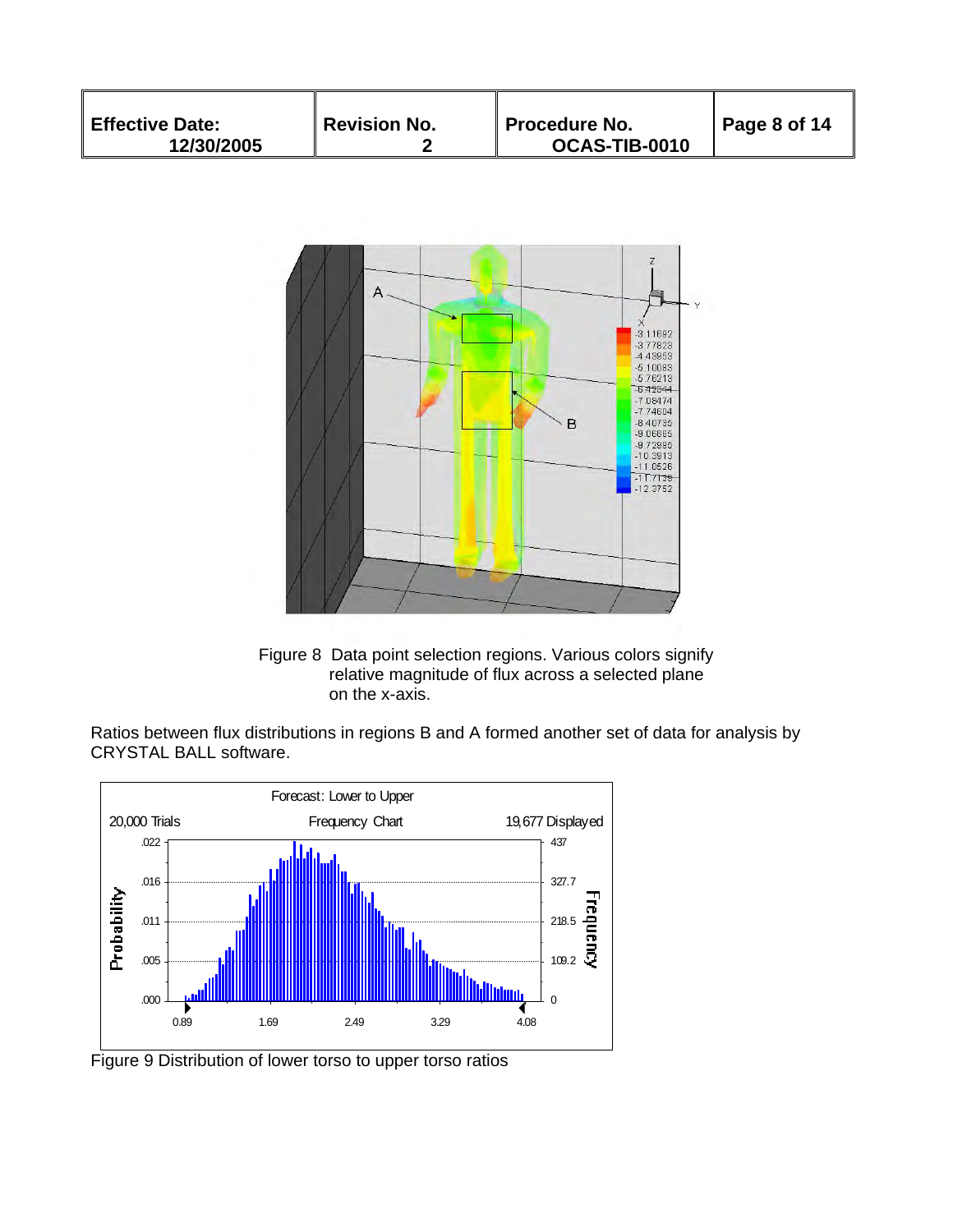| <b>Effective Date:</b><br>12/30/2005 | <b>Revision No.</b> | ∥ Procedure No.<br>OCAS-TIB-0010 | $\vert$ Page 9 of 14 |
|--------------------------------------|---------------------|----------------------------------|----------------------|
|--------------------------------------|---------------------|----------------------------------|----------------------|

## **3.2 Results**

An effort has been made to include the uncertainty of the dosimeter in the glovebox correction factor. There are two situations, one where the combination of dosimeter reading and organ DCF is a constant and the other where that value is a normal distribution with+/-30% standard deviation.

#### *3.2.1 Geometric mean and standard deviation when dosimeter uncertainty constant*

The resulting distribution of ratios from ATTILA was determined to be lognormal (Figure 9) with a geometric mean of 2.19 and a geometric standard deviation of 1.34. This mean and standard deviation will be applied to the dosimeter reading for deep dose when dosimeter correction factor is considered constant, i.e. equal to 1.3.

#### *3.2.2 Geometric Mean and standard deviation when dosimeter uncertainty is a distribution*

The resultant geometric mean and standard deviation for the distribution produced (Figure 9a) by CRYSTAL BALL when the lower-to-upper-torso distribution in Figure 9 is combined to a truncated normal dosimeter uncertainty distribution (only positive values are considered) is 2.3 and 1.13 respectively. This produces a glovebox correction factor that includes a dosimeter distribution uncertainty and is used when the dosimeter uncertainty of +/-30% needs to be considered.



Figure 9a Combined distribution of lower-to-upper-torso ratio and dosimeter uncertainty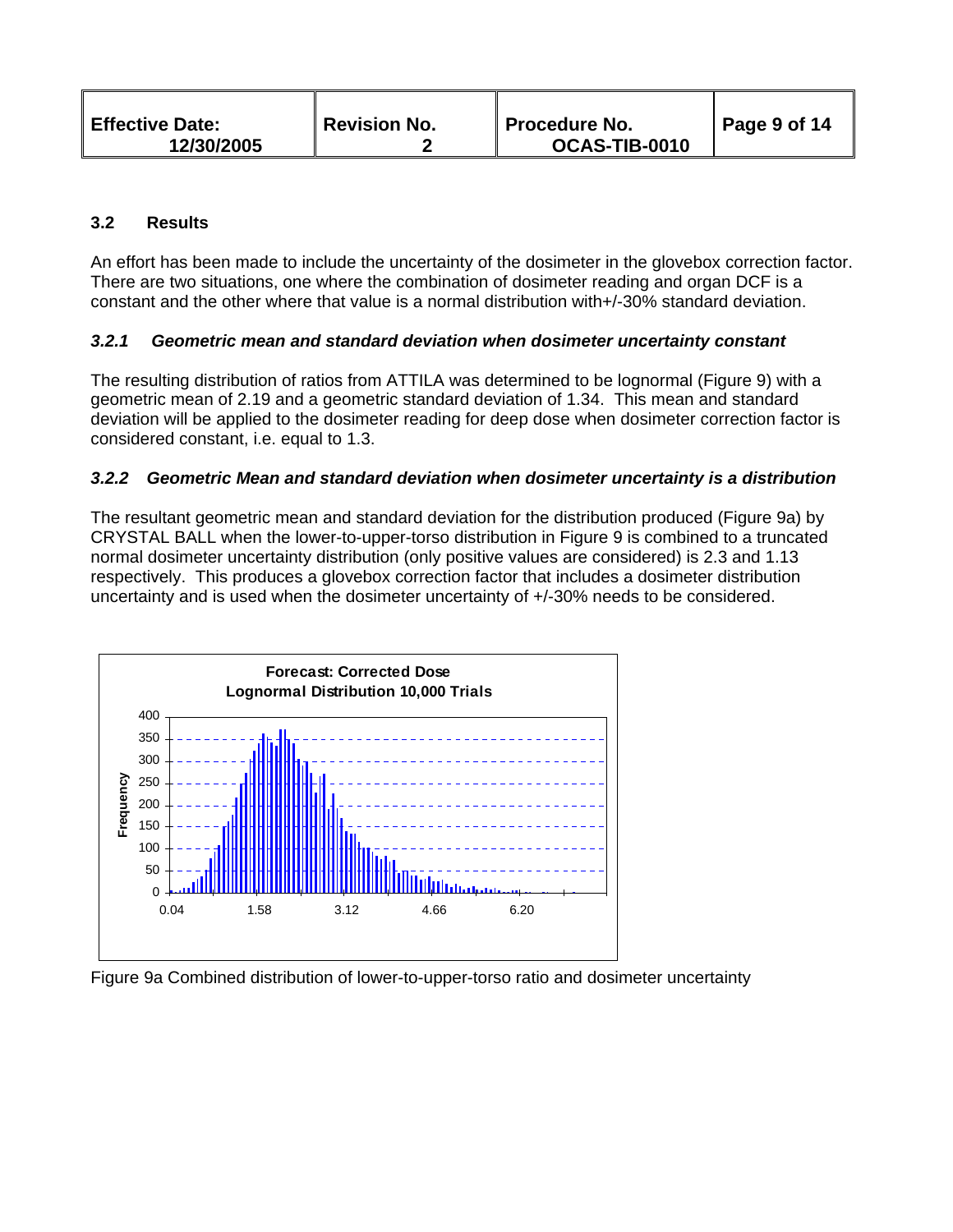| <b>Effective Date:</b><br>12/30/2005 | <b>Revision No.</b> | ∥ Procedure No.<br>OCAS-TIB-0010 | Page 10 of 14 |
|--------------------------------------|---------------------|----------------------------------|---------------|
|--------------------------------------|---------------------|----------------------------------|---------------|

## **3.3 Reasonable Claimant Favorable Assumptions**

Listed below are several claimant favorable assumptions used in the development of this methodology that could result in an overestimate of the actual dose.

- Claimant favorable glovebox design
- Direct line of sight to lower torso with Lucite as shielding
- Distance from lower torso to lapel based on tall workers

Obtaining data for precise evaluation of these parameters requires extensive time and research for each nuclear facility and in some instances the information cannot be obtained (e.g. facility has undergone D&D or other significant modification over time).

# **4.0 Applicability to Neutron Doses**

The high energy photon correction factors described above may also be appropriate to measured neutron dose and potentially to some applications using neutron to photon (n-p) ratios. An evaluation of the applicability to neutron dose requires a site specific evaluation.

When a neutron to photon ratio method is used to estimate the neutron dose, it is important to know the general location of the photon and the neutron dosimeter. In the case of the Savannah River neutron to photon (n-p) ratios, the ratio was developed from joint measurement data of the TLD typically worn on the lapel and the neutron dosimeter (belly button dosimeter) worn around the waist. In this instance, the correction factor should not be applied since the measured neutron dose is a good representation of the dose to the lower torso. In later years, however, when the dosimeter combined photon and neutron TLD elements, a correction factor would need to be applied.

 dose before applying the neutron to photon ratio. However at other facilities, if the NTA film dosimeter was worn on the lapel and a ratio was determined based on a photon dosimeter also worn on the lapel. Then the correction factor should be applied. The most efficient method for doing so would be to apply the correction factor to the photon

# **5.0 Summary**

 photons emanating from gloveboxes and measured using a dosimeter worn on the lapel. The This Technical Information Bulletin provides guidance for dose reconstruction to organs located in the lower torso. The correction factors for best-estimate of dose provided in Table 1 respectively are for factors should be applied for all photon energies and doses recorded either as the shielded element of the dosimeter or as the deep dose. The choice of factor will depend on whether the 30% dosimeter uncertainty is to be folded in or not.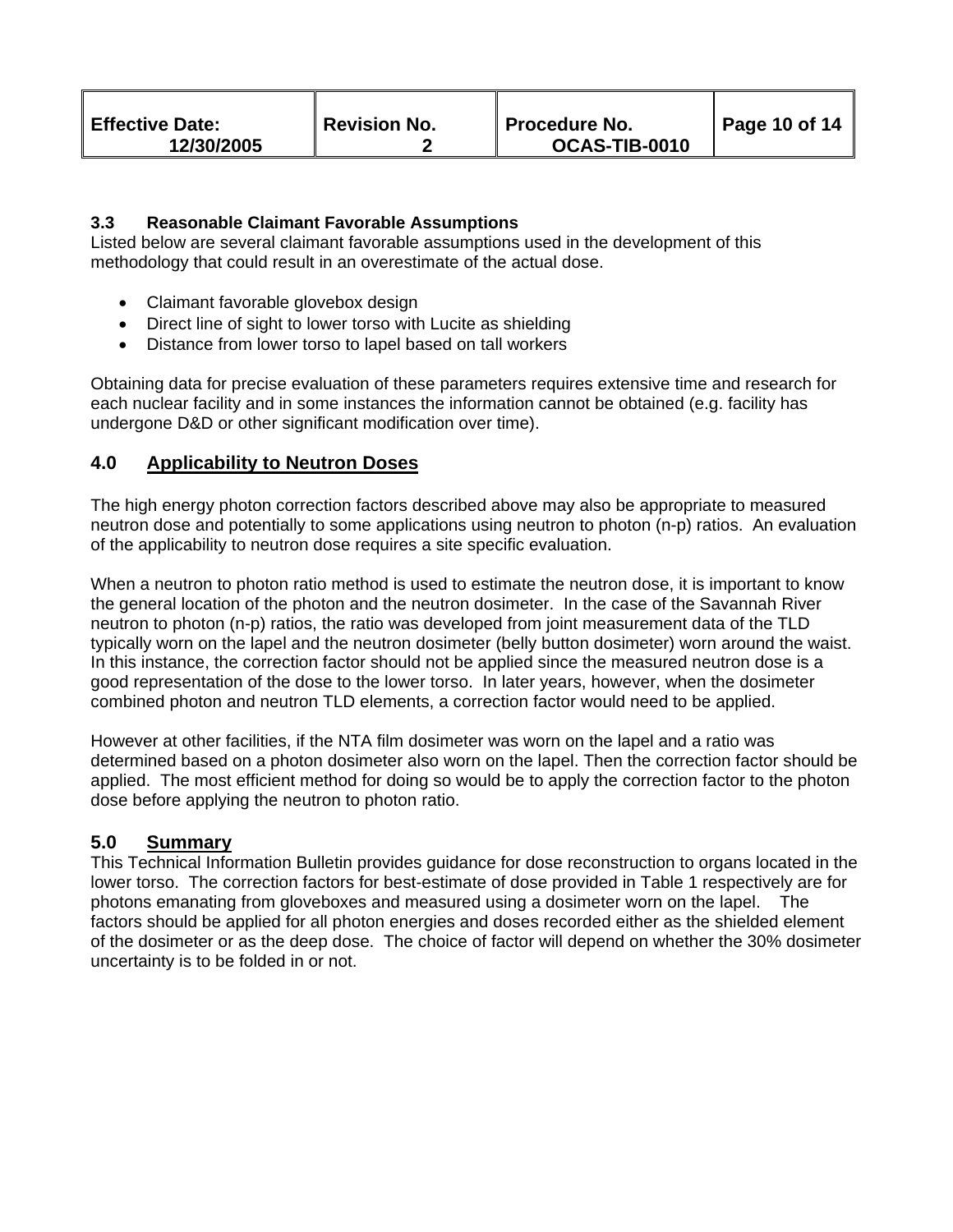| <b>Effective Date:</b><br>12/30/2005 | Revision No. | <b>Procedure No.</b><br>OCAS-TIB-0010 | $\parallel$ Page 11 of 14 |
|--------------------------------------|--------------|---------------------------------------|---------------------------|
|--------------------------------------|--------------|---------------------------------------|---------------------------|

|  |  | Table 1 Lower torso <b>best-estimate</b> dose and/or exposure rate correction factors for glovebox work |  |
|--|--|---------------------------------------------------------------------------------------------------------|--|
|  |  |                                                                                                         |  |

| <b>Dosimeter</b><br>uncertainty<br>constant | <b>Distribution</b> | Geometric Mean |      |  |
|---------------------------------------------|---------------------|----------------|------|--|
|                                             |                     |                |      |  |
|                                             |                     |                |      |  |
|                                             |                     |                |      |  |
|                                             |                     |                |      |  |
| Yes                                         | Lognormal           | 2.19           | 1.34 |  |
|                                             |                     |                |      |  |
| No                                          | Lognormal           | 2.3            | 1.13 |  |
|                                             |                     |                |      |  |
|                                             |                     |                |      |  |
|                                             |                     |                |      |  |
|                                             |                     |                |      |  |
|                                             |                     |                |      |  |

# **6.0 Appendix – Verification of ATTILA model using wrist and lapel monitoring data from the Rocky Flats Plant**

Wrist and whole body exposure data from the Rocky Flats Plant (RFP) were collected and used as a means to validate the use of ATTILA in modeling flux distributions. The ratio of wrist to whole body exposure was determined and then compared to a calculated value based on modeling. Exposure data from approximately 960 claims submitted to the EEOICPA program were analyzed. The claims include glovebox and non glovebox workers. The data were separated into two distinct periods at RFP: 1953-1969 and 1977-2001. In order to calculate a ratio of wrist dose to whole-body gamma dose at RFP, the neutron dose component must be subtracted from the reported penetrating dose quantity. The ability to do this is dictated by the availability of independent neutron dose data. For the period 1953-1969 this data was available from the Neutron Dose Reconstruction Project (NDRP). The analysis of this period was restricted to employees who had their dose reconstructed under the NDRP study and who are also EEOICPA claimants. For the years 1977-2001, the neutron data is separately reported in the records provided by DOE. The analysis of this period was not limited to those employees who had their dose reconstructed under the NDRP study. Additional analysis assumptions are shown below:

- Annual, quarter, and cycle data were compared the maximum value was used
- Dose data from 1970 was excluded due to issues discussed in NDRP report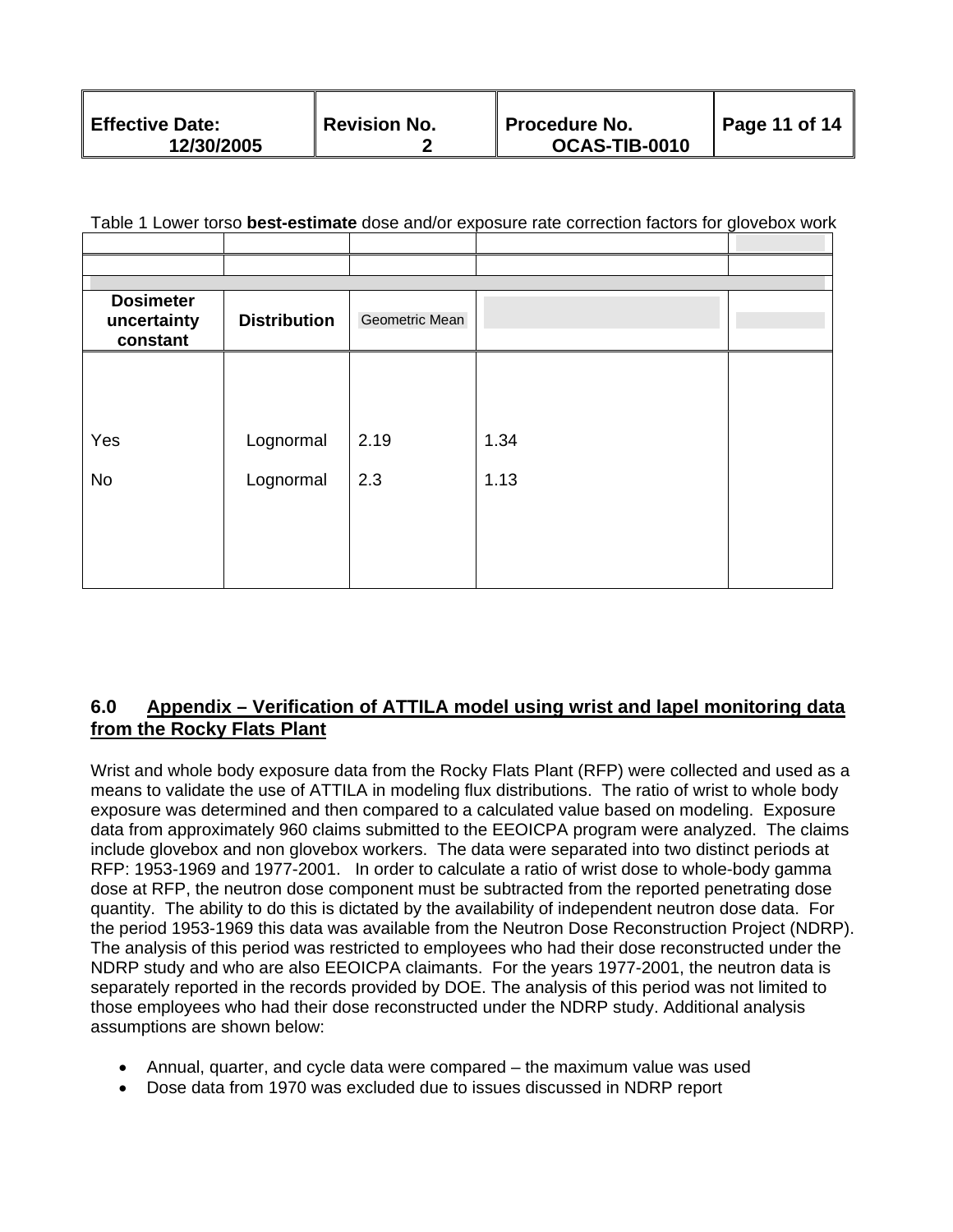| <b>Effective Date:</b><br>12/30/2005 | <b>Revision No.</b> | <b>Procedure No.</b><br>OCAS-TIB-0010 | Page 12 of 14 |
|--------------------------------------|---------------------|---------------------------------------|---------------|
|--------------------------------------|---------------------|---------------------------------------|---------------|

- Analysis performed excluding deep dose < 30 mrem and then < 100 mrem to determine potential variability due to badge doses near LOD
- Excluded extremity values  $\leq 0$

For completeness, an analysis was also done on the NDRP data for the years 1971-1997.

In all cases, the resulting analysis of wrist to whole-body ratios fit lognormal distributions. The results are tabulated below in Table 2. For comparison, the NDRP protocol reported a wrist to whole-body ratio of 2.5 based on1957 data.

Table 2a Wrist to badge ratio geometric means and standard deviations for Rocky Flats workers

| <b>Population</b>                        | <b>GM</b> | <b>GSD</b> |
|------------------------------------------|-----------|------------|
| NDRP (1953-1969) [Excluding < 30 mrem]   | 2.44      | 2.68       |
| NDRP (1953-1969) [Excluding < 100 mrem]  | 2.42      | 2.54       |
| All (1977 – 2001) [Excluding < 30 mrem]  | 2.72      | 2.18       |
| All (1977 – 2001) [Excluding < 100 mrem] | 3.08      | 2.14       |

Table 2b

| <b>Population</b>                       | GM   | GSD  |
|-----------------------------------------|------|------|
| NDRP (1971-1997) [Excluding < 30 mrem]  | 2.24 | 2.28 |
| NDRP (1971-1997) [Excluding < 100 mrem] | דד ר |      |

From ATTILA, flux distributions in regions A and C were combined to form a ratio between wrist and upper torso (Figure 10). This formed the basis of a data set to be analyzed by CRYSTAL BALL software. The wrist-to-upper-torso ratio distribution was lognormal with geometric mean of 2.64 and a geometric standard deviation of 3.13. (Figure11).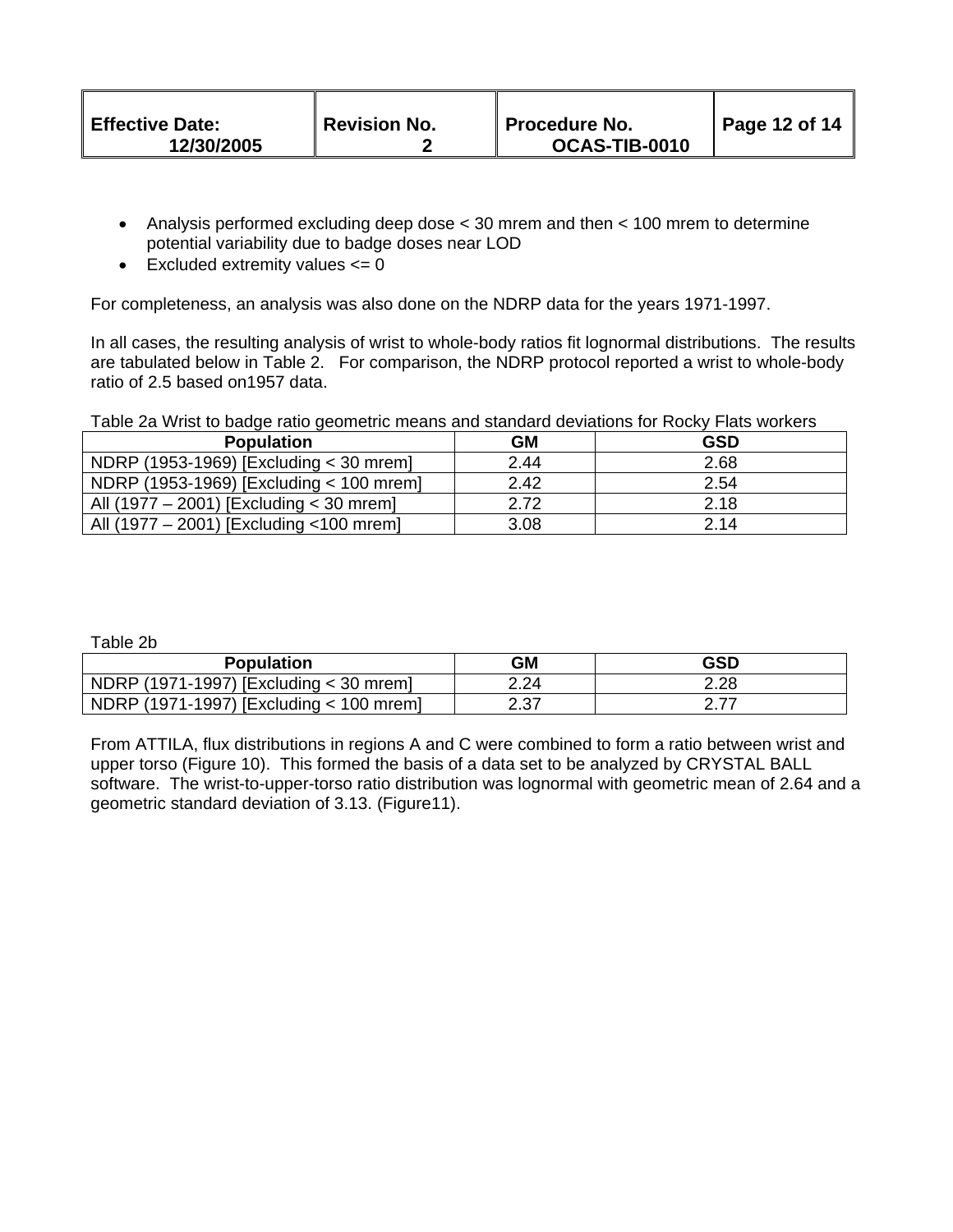| <b>Effective Date:</b><br>12/30/2005 | Revision No. | ∥ Procedure No.<br>OCAS-TIB-0010 | $\blacksquare$ Page 13 of 14 |
|--------------------------------------|--------------|----------------------------------|------------------------------|
|--------------------------------------|--------------|----------------------------------|------------------------------|



Figure 10 Data point selection regions. Various colors signify relative magnitude of flux across a selected plane on the x-axis.



Figure 11 Distribution of wrist to upper torso ratios

This is in agreement with the RFP wrist-to-body-ratio geometric means and standard deviations in Table 2. Based on this analysis, it can be concluded that the ATTILA software is capable of producing reasonable and realistic results.